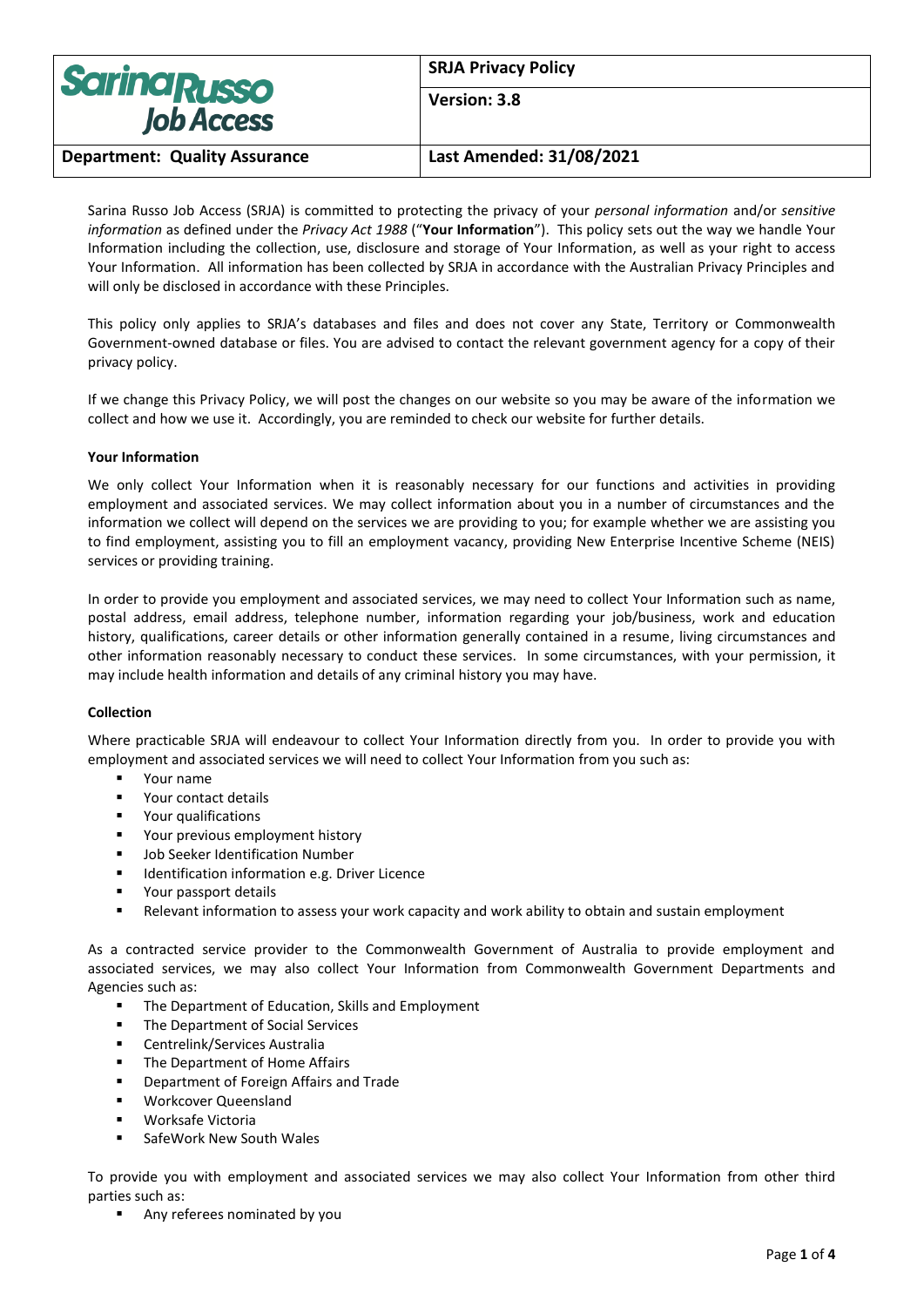| <b>Sarina Russo</b><br><b>Job Access</b> | <b>SRJA Privacy Policy</b> |
|------------------------------------------|----------------------------|
|                                          | Version: 3.8               |
| <b>Department: Quality Assurance</b>     | Last Amended: 31/08/2021   |

At, or as soon as practicable after, SRJA collects Your Information we will take reasonable steps to ensure you are made aware of:

- SRJA's identity and how you can contact us;
- Your rights with regard to accessing Your Information;
- The purpose for which Your Information was collected:
- To whom we usually disclose Your Information;
- Our requirement to collect particular or further information to comply with law or our Government contractual obligations; and
- The main consequences, if any, for you if you do not provide all or part of the information we require.

If we receive unsolicited information we will determine if we could have collected this information had we solicited it ourselves. If we determined we could not, and the information is not in a Commonwealth record, we will destroy or de-identify the information.

SRJA will only collect Your Information by lawful and fair means.

### **Use and Disclosure**

We will use our best efforts to ensure Your Information remains private and is used only for the purposes you agree to.

SRJA will not reveal, disclose, sell, distribute, rent, licence, share or pass Your Information to a third party, other than those that we have a binding agreement with ensuring that the third party affords Your Information similar levels of protection as we do.

In order to provide you with employment and associated services, we may need to disclose Your Information to third parties such as:

- Potential Employers, Recruitment Agencies and Australian Apprenticeship Support Network Providers
- The Department of Education, Skills and Employment
- The Department of Social Services
- Centrelink/Services Australia
- The Department of Home Affairs
- Department of Foreign Affairs and Trade
- The Department of Employment, Small Business and Training (Queensland), Training Services NSW (NSW), Department of Education and Training (Victoria) and other relevant state equivalents
- Workers Compensation providers such as Workcover Queensland/Worksafe Victoria/SafeWork New South Wales
- Superannuation providers
- Your insurer
- Educational Institutions including Registered Training Organisations
- Work Experience providers and Activity Host Organisations
- Registered Health Professionals.

Further, we may use and disclose Your Information to provide you with employment and associated services specific to you at point of collection or for another purpose if:

- You would reasonably expect us to disclose it for that purpose;
- That purpose is directly related to the purpose specified to you at the time of collection;
- SRJA reasonably believes the use is necessary to lessen or prevent a serious threat to an individual's life, health or safety or to public health or safety and it is unreasonable or impractical to obtain your consent;
- SRJA has reason to suspect that unlawful activity has been, or is being engaged in, and uses the information as part of its investigation, or in reporting its concerns to the relevant authority;
- The use and disclosure is specifically authorised by law; or
- Any other exceptions provided in the Privacy Act 1988.

SRJA does not disclose Your Information to unrelated third parties for the purposes of direct marketing unrelated products or services.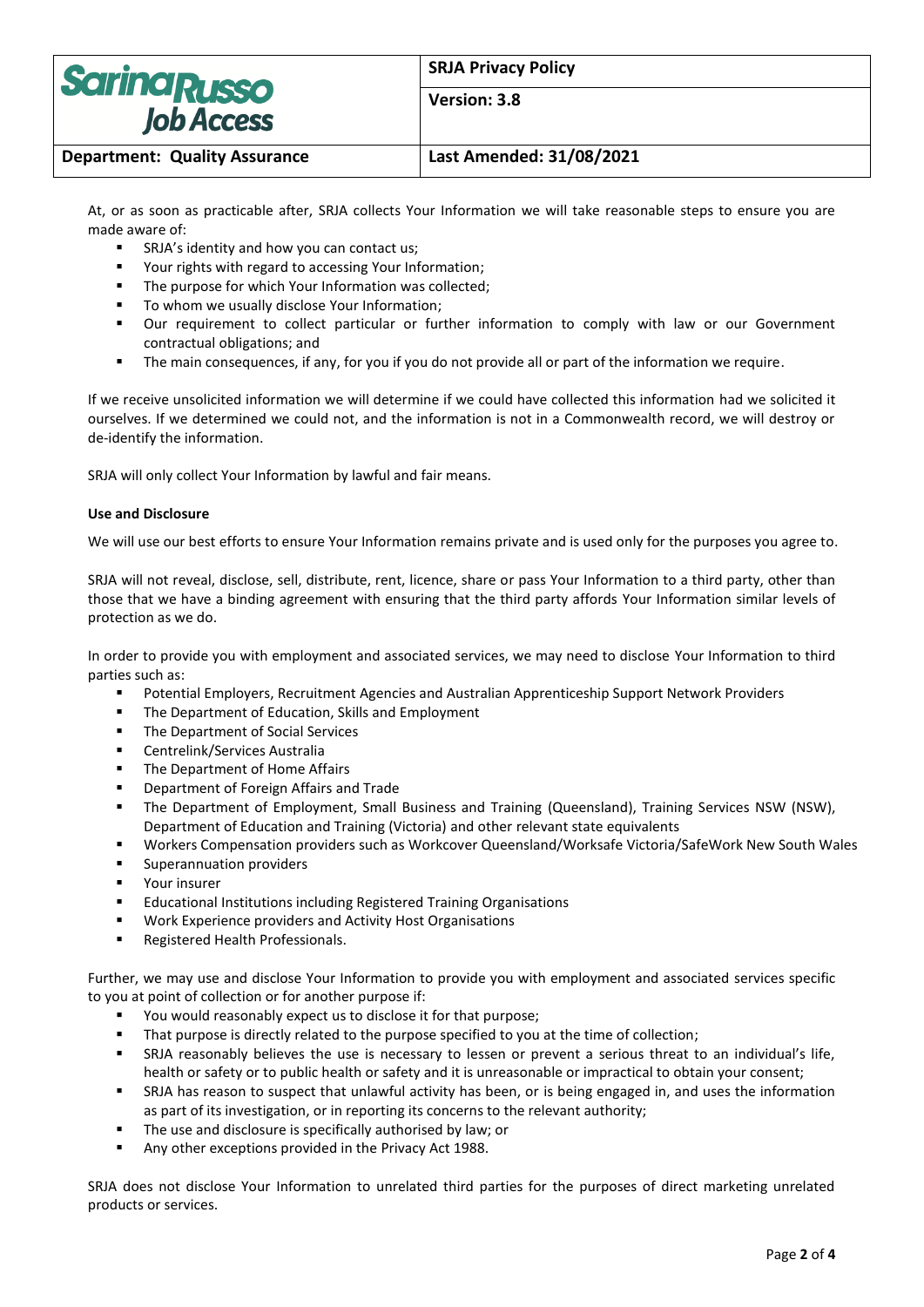

**SRJA Privacy Policy**

**Version: 3.8**

**Department: Quality Assurance Last Amended: 31/08/2021**

# **Data Quality**

SRJA will take reasonable steps to ensure that Your Information is accurate, up-to-date, complete and relevant. You are encouraged to help us keep Your Information accurate, complete and up-to-date by contacting your consultant or this organisation and inform us of any changes to your details. You can contact us on ph: 13 15 59

## **Data Security**

At SRJA we are committed to protecting the privacy of Your Information. We take reasonable steps to protect Your Information from misuse, loss, interference and from unauthorised access, modification or disclosure. We ensure this by having such security measures as:

- Individual password access to systems and databases
- Secure data storage

All staff confirm their acceptance of the Electronic Use and Security Policy.

We will also take reasonable steps to destroy or permanently de-identify Your Information if it is no longer required for any purpose unless it is contained in a Commonwealth record or required by law.

## **Access and Correction**

You will be provided the opportunity to access Your Information and correct that information if you determine it is incorrect. SRJA will allow any person on whom records are maintained to have access to those records unless Government contractual requirements or legislation (e.g. Freedom of Information Act) requires or authorises the refusal of access. To obtain access to Your Information please make a request to your closest SRJA office. Before giving access to information, SRJA will require that you provide proof of identification and this along with details of your request will be recorded on your file.

## **Anonymity and Pseudonymity**

Whenever it is lawful or practicable, you will have an option of not identifying yourself when dealing with SRJA. Due to the nature of the services being provided to you this will be very limited cases.

## **Sensitive Information**

SRJA will not collect *sensitive information* revealing your racial or ethnic origin, political opinions, religious or philosophical beliefs, trade-union membership or details of health, disability or sexual activity or orientation unless:

- Your consent has been obtained and the information is reasonably necessary to provide you with employment and related services; or
- The collection is required or authorised by law; or
- The collection is necessary to prevent or lessen a serious threat to the life, health or safety of any individual, or to public health or safety and it is unreasonable or impractical to obtain your consent; ; or
- SRJA has reason to suspect that unlawful activity, or misconduct of a serious nature, relating to our functions/activities has been, or is being engaged in and we believe this collection is necessary for us to take action in relation to this matter; or
- Any other exceptions provided in the Privacy Act 1988.

## **Resolving Privacy Concerns**

You are able to raise any concerns you may have regarding Your Information handling practices by detailing your concerns with the Legal Counsel or Privacy Co-ordinator at Sarina Russo Group Head Office through privacy@sarinarusso.com.au.